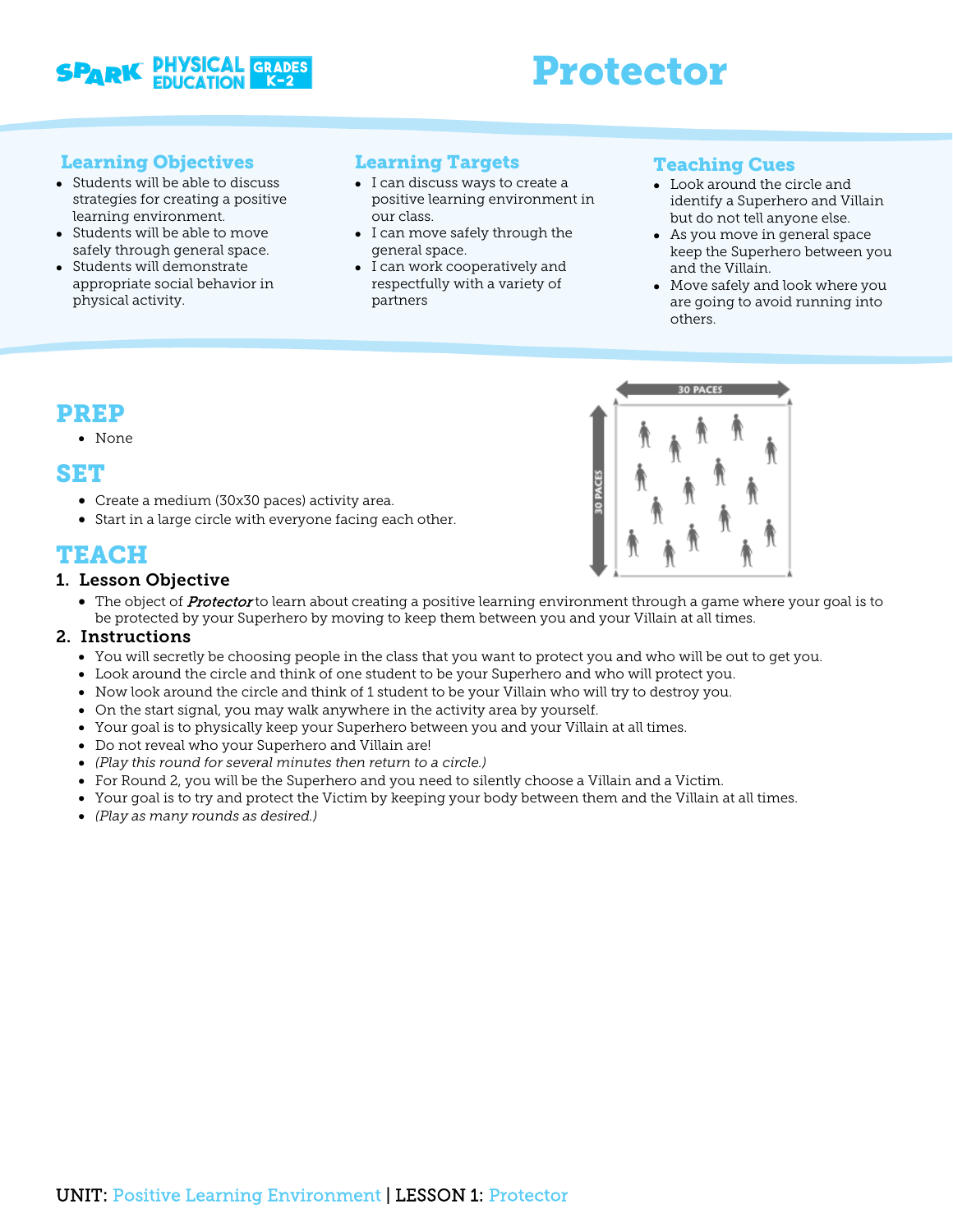

# Protector

## Standards Alignment

#### Standard 1: Outcome 1

Uses various locomotor skills in a variety of practice tasks.

#### Standard 3: Outcome 2

Engages in the activities of physical education class without teacher prompting.

#### Standard 4: Outcome 1

Accepts personal responsibility by using equipment and space appropriately.

#### Standard 4: Outcome 4

Shares equipment and space with others.

#### Standard 4: Outcome 6

Follows teacher directions for safe participation and proper use of equipment with minimal reminders.

## SEL Competencies

Self-Awareness Peer interaction Self-Management Self-management Social Awareness Differentiation

# Reflection Questions

- What were some strategies you used to keep your Superhero between yourself and your Villain?
- Were you successful? Why or why not?
- How would this game relate to bullies or people that pick on others?

## SPARK It Up!

#### 1. Bully Prevention

• (Instead of labeling the characters as Superhero and Villain, change the names to Protector and Bully. This will help students think about how they can stand up for others that are being bullied.

# Teaching Suggestions

- Watch students participate and determine the proper length of each round.
- Encourage students to choose people other than their friends so it isn't obvious who they have chosen.
- This is a good opportunity to discuss bullying and how the class can create a positive learning environment.

## Integration

Bullying is a serious issue, especially in schools. Bullying is unwanted, mean behavior among kids. This behavior is repeated over time and usually is about 1 person wanting power over another. What does bullying look like? It could be name calling, verbal threats or embarrassing someone or it can be physical like hitting, pushing or taking someone's things. Everyone should do their part to create a positive environment where everyone feels accepted and valued. Here are 5 things to keep in mind when it comes to bullying:

- 1. Bullying can happen to anyone.
- 2. Nobody deserves to be bullied.
- 3. It is ok to be different.
- 4. Stand up for others.
- 5. Be kind to everyone.

# Teacher Reflection